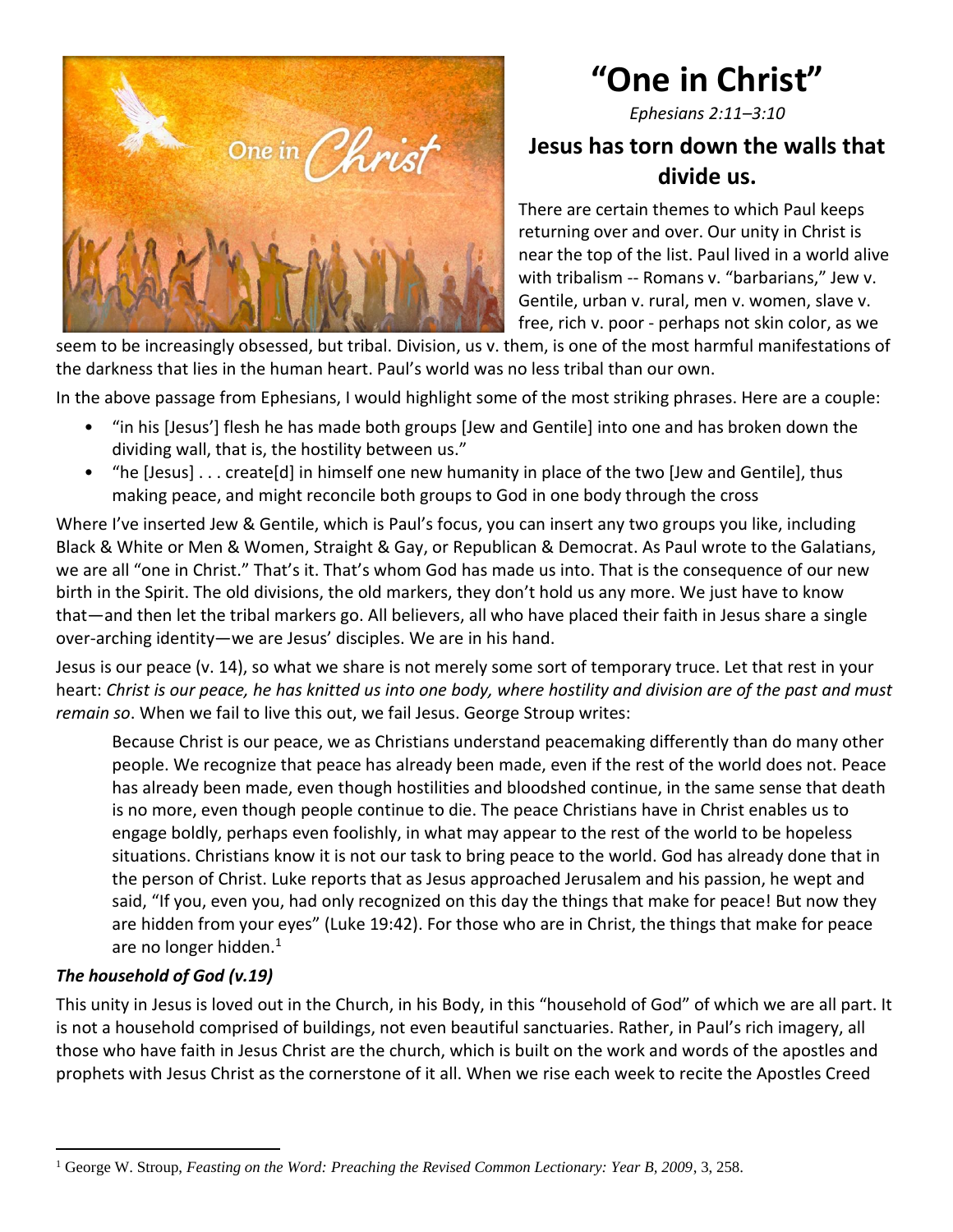and affirm our belief in "one holy catholic<sup>2</sup> church," we mean the universal church, the body of Christ, the household of God – to which *all* Christians, *all* those who have faith in Jesus Christ, belong.

### Head . . . Heart . . . Hands

John Wesley's solidarity with the poor had always distinguished his ministry and threatened his reputation among the "respectable" folks. One of Wesley's regrets in his old age was that he himself had become "respectable" among the upper circles of London society.

But John knew that we are called to serve – to feed, to clothe, and to care (see Matt. 25:31-46). If that means we are viewed as odd or disreputable by the world, then so be it. Christianity is not just about what we believe or what we feel, but also what we do – the head, the heart, and the hands.

Wesley's commitment to bring the Good News and a warm meal to society's outcasts still permeates the UMC. We remain committed to justice. We understand that we are not just to wait for the full realization of God's kingdom; we are to work toward it – every day and in every way and for all persons.

To hear the power in Paul's words, we need to remember that the Temple in Jerusalem was understood by Jews to be God's dwelling place with them. God's presence, his Spirit, had dwelt in the Temple, but had left because of his people's unfaithfulness to the covenant (see Ezekiel 10). But now, Paul writes, it is the people of God themselves who are joined together in Christ—a new creation, a new humanity—growing into a holy temple, the temple to which God's Spirit has returned. What a remarkable claim we make, that God's very presence dwells in us, the church—the people of God.

I used to be troubled by all the denominations that make up the body of Christ, but not as much as I once was. In his various letters to churches, Paul often talks about the diversity among God's people. Some of us are given gifts of caring or leadership. Others are gifted teachers or leaders. None of these gifts are superior to the others; all are needed in God's household (see 1 Corinthians 12:4-31 for example). God's family is strengthened, not weakened, by the diversity of these individual gifts. I've come to see denominations in much the same way. Christ's church is strengthened by the Roman Catholic emphasis on tradition and the Baptist commitment to evangelism. All Christians can learn a lot about the reality and power of the Holy Spirit from the Pentecostals and the Eastern Orthodox. The Presbyterians and Reformed remind us all of the importance of the Christian mind. Within this diversity, we seek unity in the essentials of our Christian proclamation while respecting, and using, our differences. It is in the seeking after unity that we United Methodists make our own distinctive contributions to the larger Body. $3$ 

#### *"The Middle Way"*

John Wesley, the founder of Methodism, was born the son of an Anglican<sup>4</sup> minister and died an Anglican minister himself. Methodism was birthed in the Church of England. When the storms of the Protestant reformation swept across Europe, the English struggled to reconcile two polarized groups. On the one hand, there were those who wanted to stay part of the Roman Catholic church. On the other hand, there were groups like the Puritans who wanted to restore what they referred to as "primitive Christianity." The leaders of the Church of England sought to find a "middle way." This seeking after the center underlies the Anglican and the United Methodist churches to this day.

I couldn't count how many "mixed" marriages I've met in United Methodist churches. You know what I mean – one spouse raised Roman Catholic and the other Southern Baptist! It seems that Methodist churches have enough liturgy and tradition to speak to the Catholic but enough revivalism to speak to the Baptist. This

<sup>2</sup> The word "catholic" does not refer to the Roman Catholic Church, but simply means "universal."

<sup>3</sup> If you would like an introduction to Methodism, William Willimon's brief book, *Why I am a United Methodist*, is an excellent place to start.

<sup>&</sup>lt;sup>4</sup> The worldwide Anglican Communion consists of the Church of England and all its descendants. In the U.S., the Episcopal Church is part of the Anglican Communion. Methodists share in the Anglican tradition.